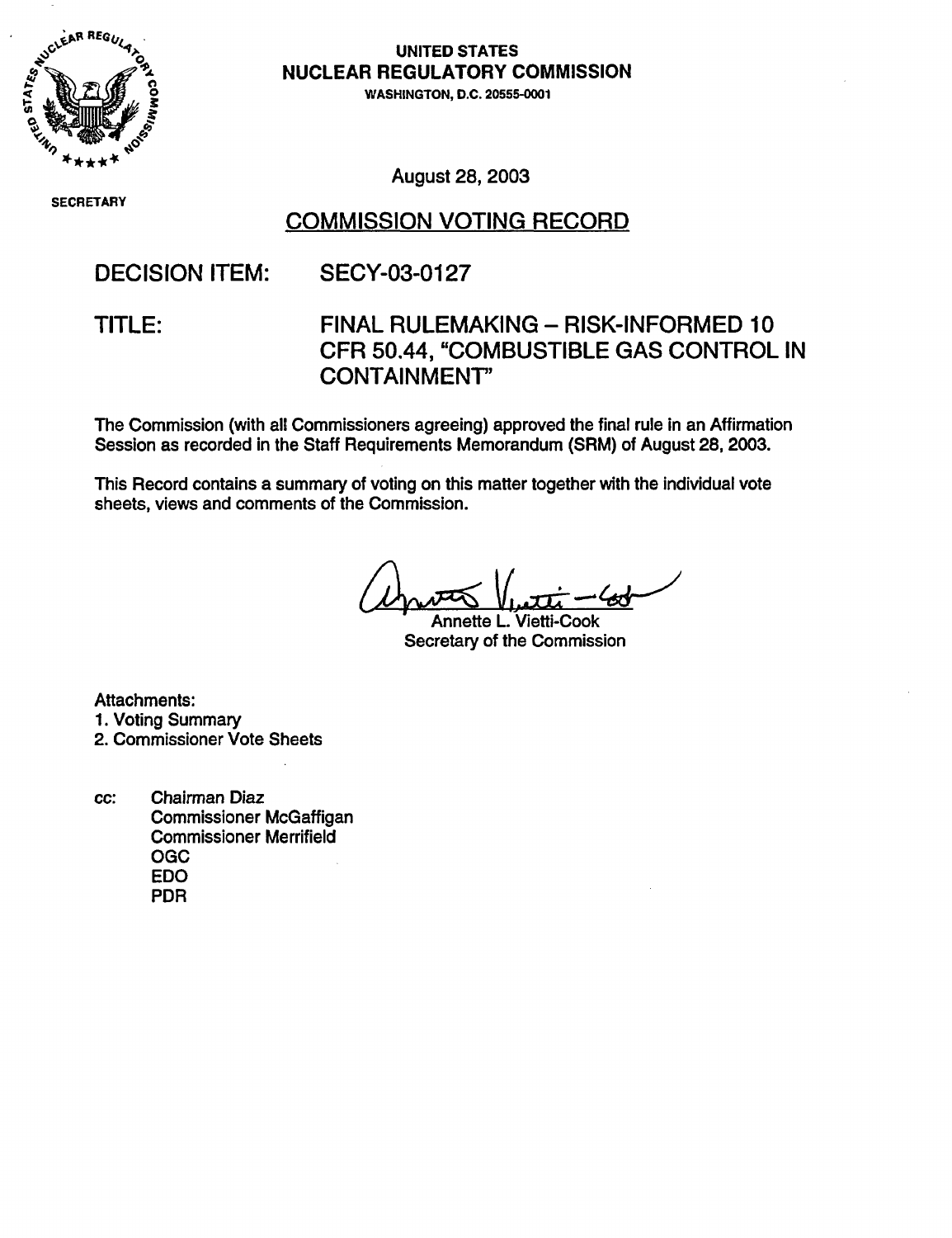### VOTING SUMMARY - SECY-03-0127

 $\mathcal{A}$ 

 $\mathcal{L}$ 

# RECORDED VOTES

|                    |    | <b>NOT</b><br>APRVD DISAPRVD ABSTAIN PARTICIP COMMENTS |     | <b>DATE</b> |
|--------------------|----|--------------------------------------------------------|-----|-------------|
| CHRM. DIAZ         | X. |                                                        | X.  | 8/7/03      |
| COMR. McGAFFIGAN X |    |                                                        | X — | 8/19/03     |
| COMR. MERRIFIELD X |    |                                                        | X.  | 8/13/03     |

#### COMMENT RESOLUTION

In their vote sheets, all Commissioners approved the final rule and provided some additional comments. Subsequently, the Commission approved the final rule in an Affirmation Session as reflected in the SRM issued on August 28, 2003.

 $\sim$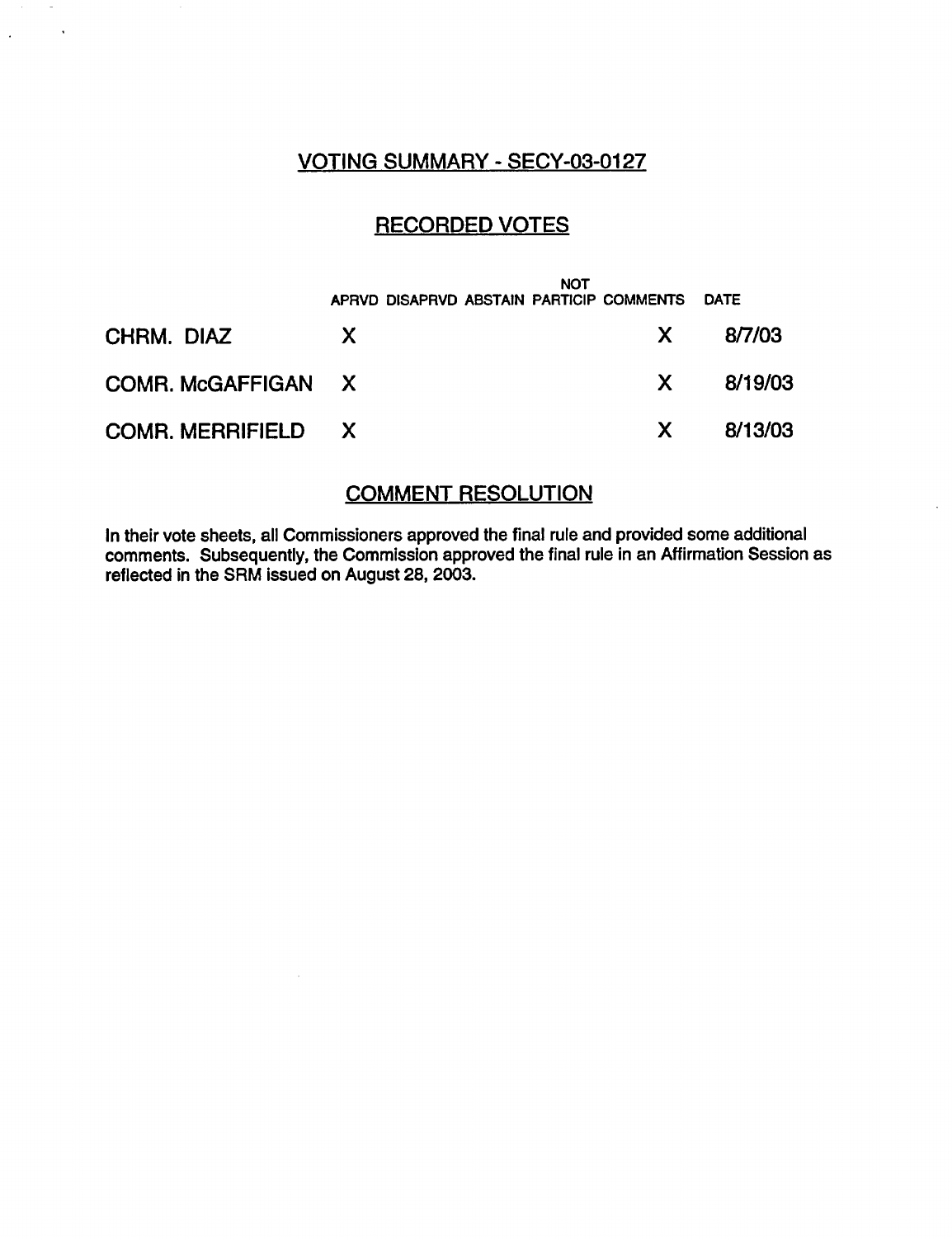**AFFIRMATION ITEM CHAIRMAN REC'D** 

03 JUL 28 A II: 46

# RESPONSE SHEET

- TO: Annette Vietti-Cook, Secretary
- FROM: CHAIRMAN DIAZ

### SUBJECT: **SECY-03-0127** - **FINAL RULEMAKING-RISK-INFORMED 10 CFR 50.44, "COMBUSTIBLE GAS CONTROL IN CONTAINMENT"**

w/comments

Approved xx (h) Disapproved \_\_\_\_\_\_\_\_ Abstain \_\_\_\_\_\_

Not Participating

#### COMMENTS:

المستحيلة

 $\ddot{\phantom{a}}$ 

This action represents another significant step in the NRC's progress towards a risk-informed regulatory approach. I look forward to continuing progress in this area.

*A*  $\mathbf{I}$   $\mathbf{I}$   $\mathbf{I}$   $\mathbf{I}$  $DATE$ 

Entered on "STARS" Yes  $\times$  No  $-$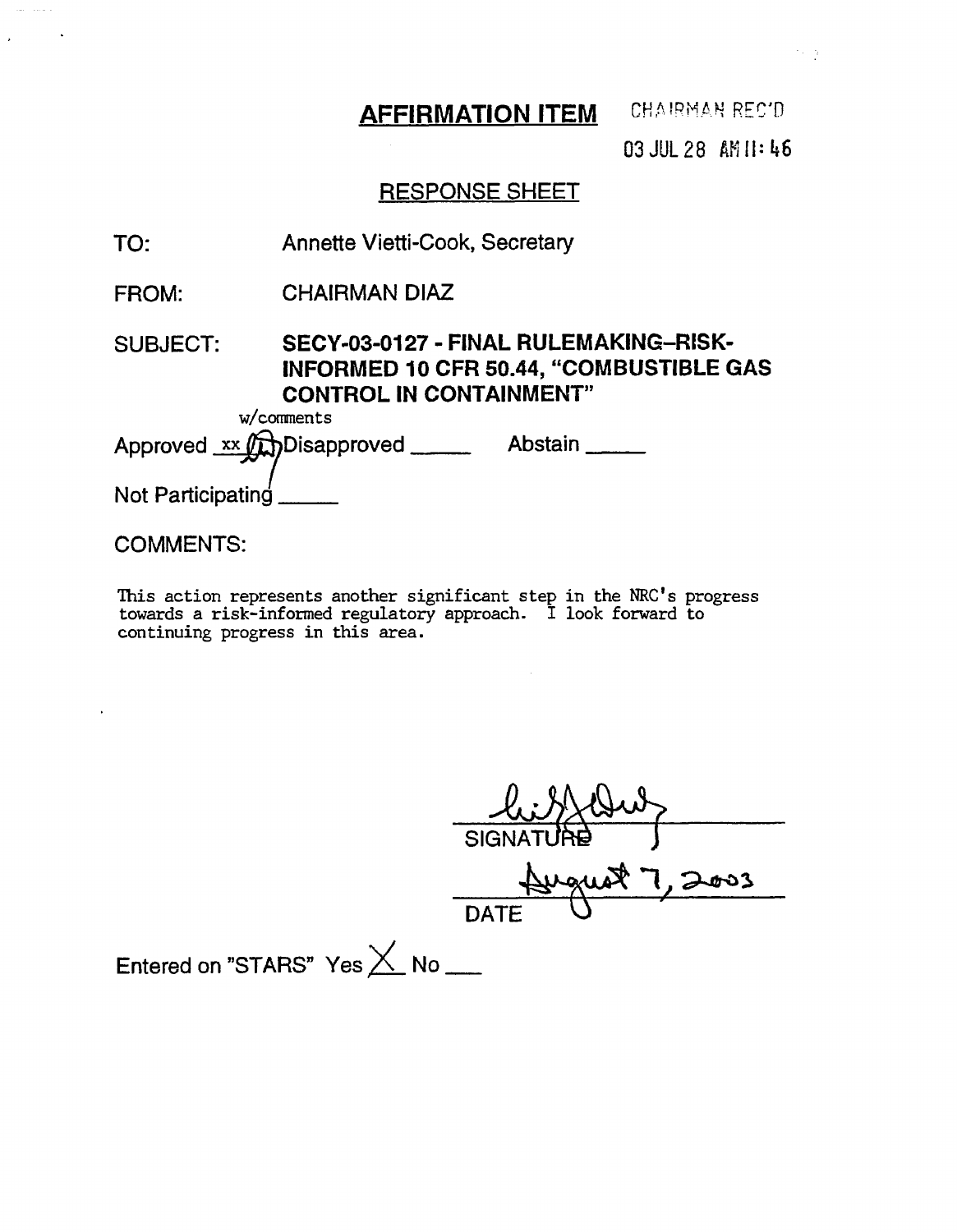## AFFIRMATION ITEM

#### RESPONSE SHEET

| TO:                       | <b>Annette Vietti-Cook, Secretary</b>                                                                                                              |  |  |
|---------------------------|----------------------------------------------------------------------------------------------------------------------------------------------------|--|--|
| FROM:                     | <b>COMMISSIONER MCGAFFIGAN</b>                                                                                                                     |  |  |
| <b>SUBJECT:</b>           | SECY-03-0127 - FINAL RULEMAKING--RISK-<br><b>INFORMED 10 CFR 50.44, "COMBUSTIBLE GAS</b><br><b>CONTROL IN CONTAINMENT"</b><br>w/edits and comments |  |  |
|                           | Approved XX Disapproved Abstain                                                                                                                    |  |  |
| Not Participating _______ |                                                                                                                                                    |  |  |
| <b>COMMENTS:</b>          |                                                                                                                                                    |  |  |

See attached minor edits to Federal Register Notice.

This rulemaking took far longer than originally projected to complete. This was supposed to be the easiest of the risk-informed reactor rulemakings with the soundest technical basis and least controversary going into the rulemaking. Our more ambitious risk-informed rulemakings may well face similar delays before their completion.

I hope that generic safety issue -189 will soon be resolved with appropriate additional measures being required for ice condenser and BWR Mark III containments.

SIGNA<sup>-</sup> DATE <u>- vaque 1</u>

Entered on "STARS" Yes  $K$  No  $\_\_\_\$ 

تئ  $\alpha$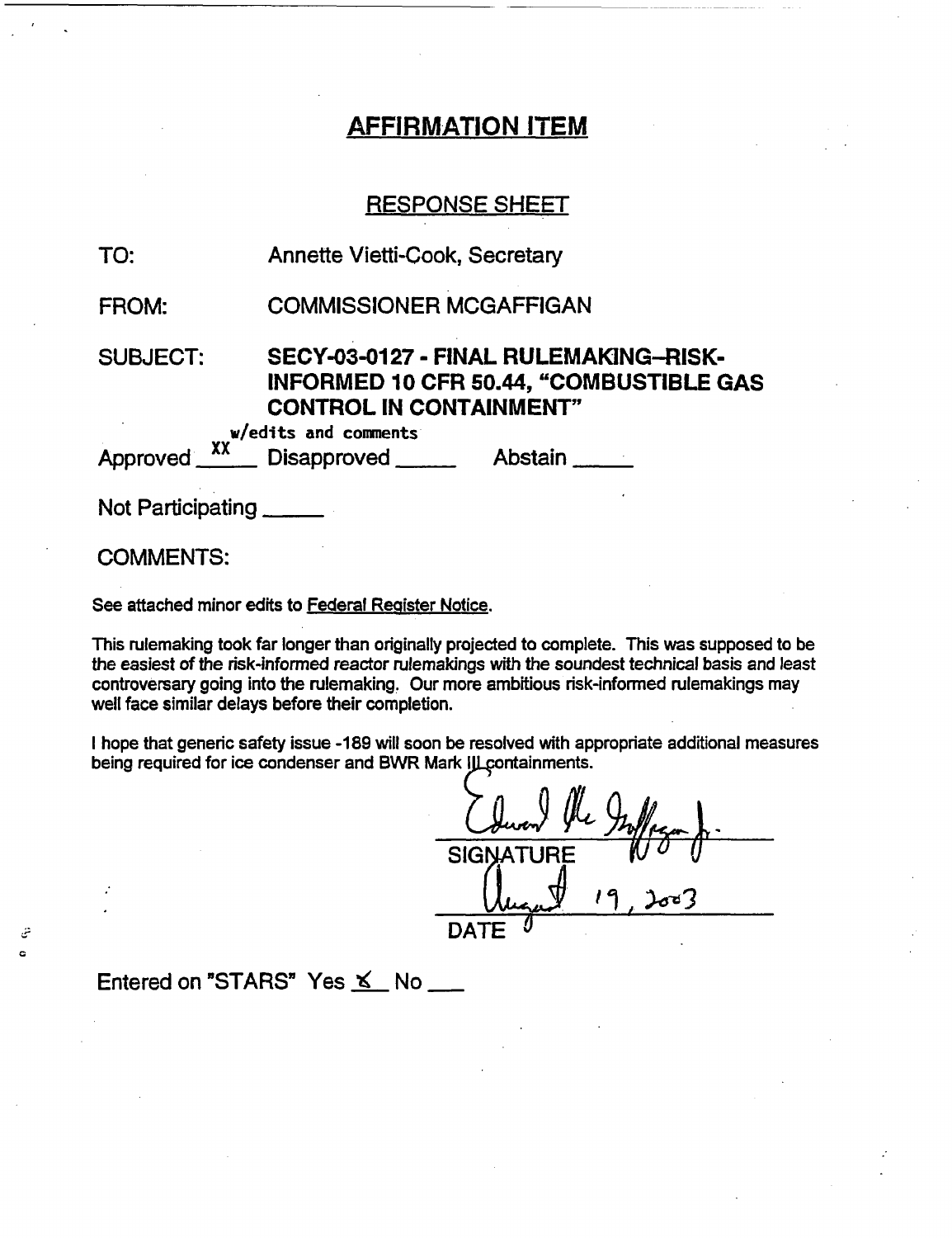Feasibility Study found that combustible gas generated from design-basis accidents was not risk-significant for any containment type, given intrinsic design capabilities or Installed mitigative features. The Feasibility Study also concluded that combustible gas generated from severe accidents was not risk significant for: (1) Mark I and II containments, provided that the required inerted atmosphere was maintained; (2) Mark III and ice condenser containments, provided that the required igniter systems were maintained and operational, and (3) large, dry and subatmospheric containments because the large volumes, high failure pressures, and likelihood of random gnition to help prevent the build-up of detonable hydrogen concentrations.

K

The Feasibility Study did conclude that the above requirements for combustible gas mitigative features were risk-significant and must be retained. Additionally, the Feasibility Study also indicated that some mitigative features may need to be enhanced beyond current requirements. This concern was identified as Generic Safety Issue-189 (GI-189). The resolution of GI-189 will assess the costs and benefits of improvements to safety which can be achieved by enhancing combustible gas control requirements for Mark III and ice condenser. containment designs. The resolution of GI-189 is proceeding independently of this rulemaking. In an SRM dated January 19, 2001, the NRC directed the NRC staff to proceed expeditiously with rulemaking on the risk-informed alternative to § 50.44.

In SECY-01-0162, "Staff Plans for Proceeding with the Risk-Informed Alternative to the Standards for Combustible Gas Control Systems in Light-Water-Cooled Power Reactors in 10 CFR 50.44," dated August 23, 2001, the NRC staff recommended a revised approach to the rulemaking effort. This revised approach recognized that risk-Informing Part 50, Option 3 was based on a realistic reevaluation of the basis of a regulation and the application of realistic risk analyses to determine the need for and relative value of regulations that address a design-basis issue. The result of this process necessitates a fundamental reevaluation or "rebaselining" of

تاج

-9-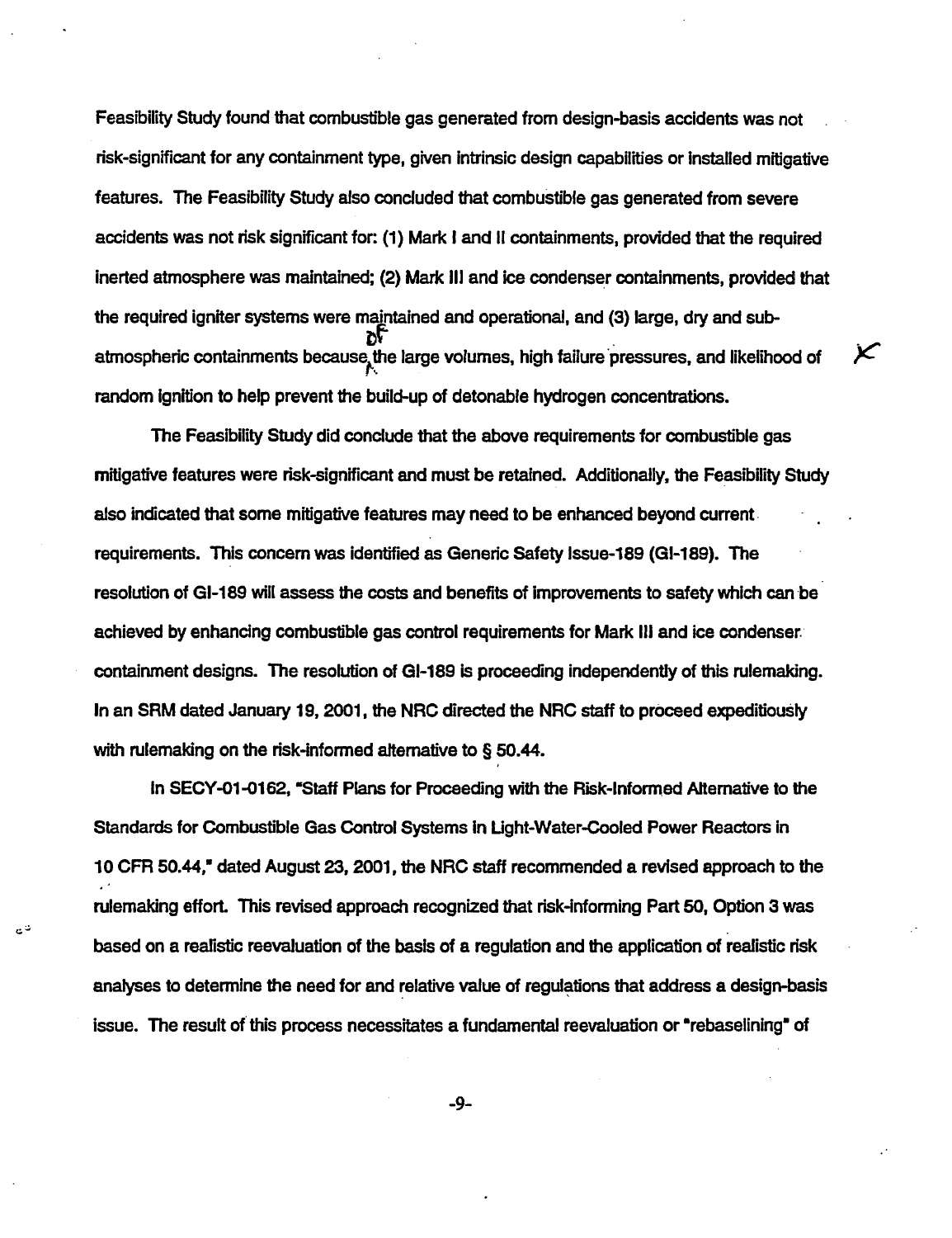the existing regulation, rather than the development of a voluntary alternative approach to rulemaking. On November 14, 2001, in response to NRC direction in an SRM dated August 2, 2001, the NRC staff published draft rule language on the NRC web site for stakeholder review and comment. In an SRM dated December 31, 2001, the NRC directed the staff to proceed with the revision to the existing § 50.44 regulations.

#### Ill. Final Actlon

The NRC is retaining existing requirements for ensuring a mixed atmosphere, Inerting Mark I and 11 containments, and hydrogen control systems capable of accommodating an amount of hydrogen generated from a metal-water reaction nvolving 75 percent of the fuel cladding surrounding the active fuel region in Mark III and ice condenser containments. The NRC is eliminating the design-basis LOCA hydrogen release from § 50.44 and consolidating the requirements for hydrogen and oxygen monitoring into § 50.44 while relaxing safety classifications and licensee commitments to certain design and qualification criteria. The NRC is also relocating and rewording without materially changing the hydrogen control requirements in § 50.34(f) to § 50.44. The high point vent requirements are being relocated from § 50.44 to a new § 50.46a with a change that eliminates a requirement prohibiting venting the reactor coolant system if it could "aggravate" the challenge to containment.

Substantive issues are addressed in the following sections.

تی

#### A. Retention of Inerting, BWR Mark III and PWR Ice Condenser Hydrogen Control Systems, Mixed Atmosphere Requirements, And Associated Analysis Requirements

The final rule retains the existing requirement in § 50.44(c)(3)(i) to inert Mark I and 11 type containments. Given the relatively small volume and large zirconium inventory, these containments, without nerting, would have a high likelihood of failure from hydrogen combustion due to the potentially large concentration of hydrogen that a severe accident could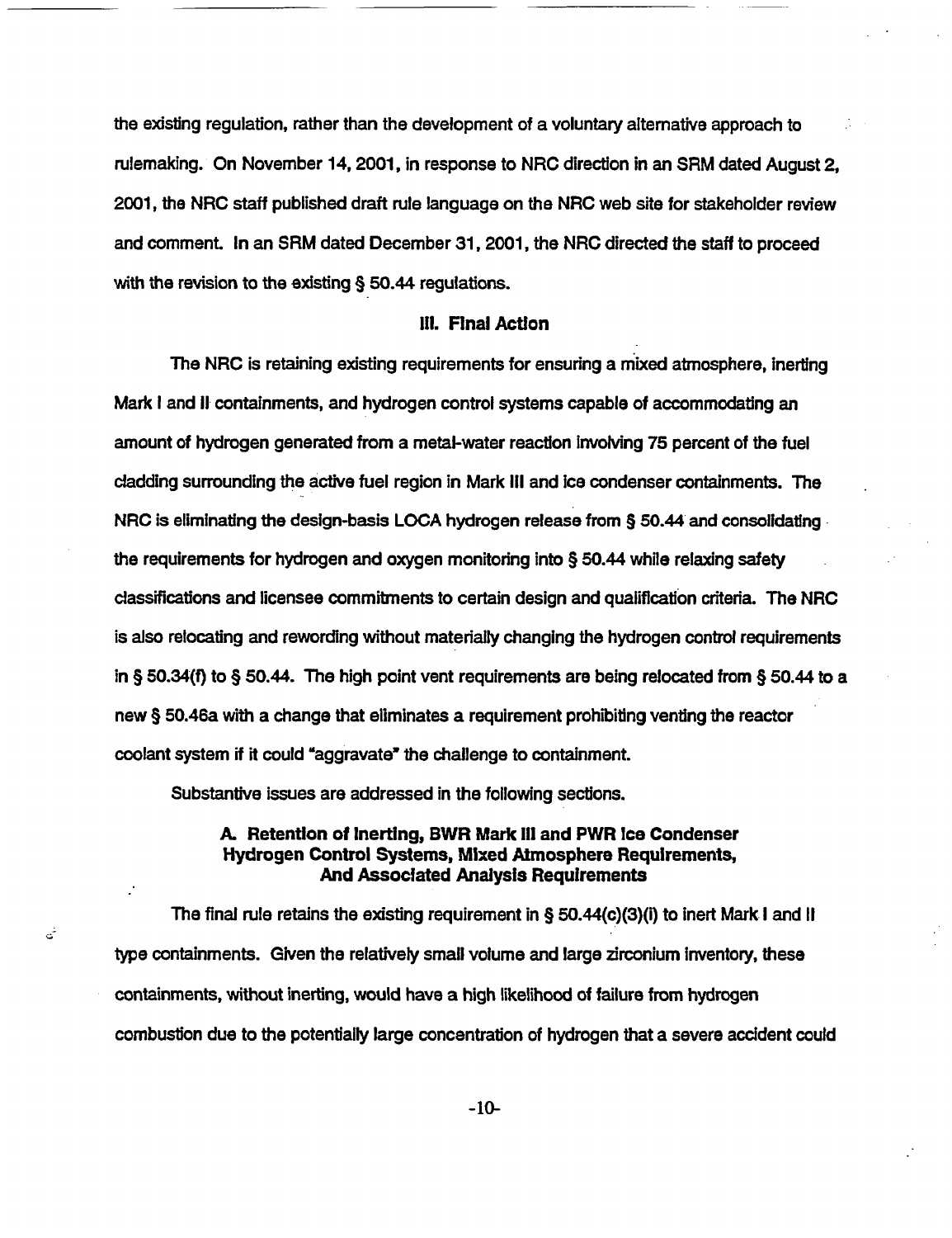changes for Mark I Boiling Water Reactor containments. The other licensee endorsed the comments submitted by NEI. The reactor vendor commented that the petitioner's proposal simplifies the language and requirements of the regulation while retaining an equivalent level of safety. However, the vendor also noted that the proposal does not appear to address the structural Integrity of the containment as in the existing language at §50.44(c)(3)(iv). The owner's group commented that the changes requested by the petitioner for large, dry containments were also applicable to ice condenser containments and suggested that the requirement for all hydrogen control measures in §50.44 be reexamined and made "consistent with many other portions of plant operation and maintenance." The NEI agreed with the petitioner that the San Onofre hydrogen control licensing actions could be applied generically for pressurized water reactors with large, dry (including subatmospheric) containments. One licensee, the reactor vendor and the NEI disagreed with the petitioners position that an interim policy statement is necessary to instruct the NRC staff how to proceed in instances when "adherence to design basis requirements would be detrimental to public health." The other commenters were silent regarding the request for an interim policy statement.

The NRC has evaluated the technical issues and the associated public comments and has determined that the specific Issues contained in PRM-50-68 should be granted in part and denied in part as discussed in the following paragraphs.

Issue 1: Retain the existing requirement for inerting the atmosphere of existing Mark I and Mark II containments.

Resolution of Issue 1: Consistent with the petitioner's request, §50.44(b)(2)(i) of the final rule retains the current requirement for inerting of existing Mark I and Mark II containments. The NRC's basis for this decision is provided in section III $\bigtriangleup$  of this document.

نثير

Issue 2: Retain the existing requirement for hydrogen control systems in existing Mark Ill and PWR ice condenser containments to be capable of handling hydrogen generated by a metallwater reaction involving 75 percent of the fuel cladding.

Resolution of Issue 2: Consistent with the petitioners request, § 50.44(b)(2)(ii) of the final rule retains the above requirement for hydrogen control systems in existing Mark IlIl and

-45-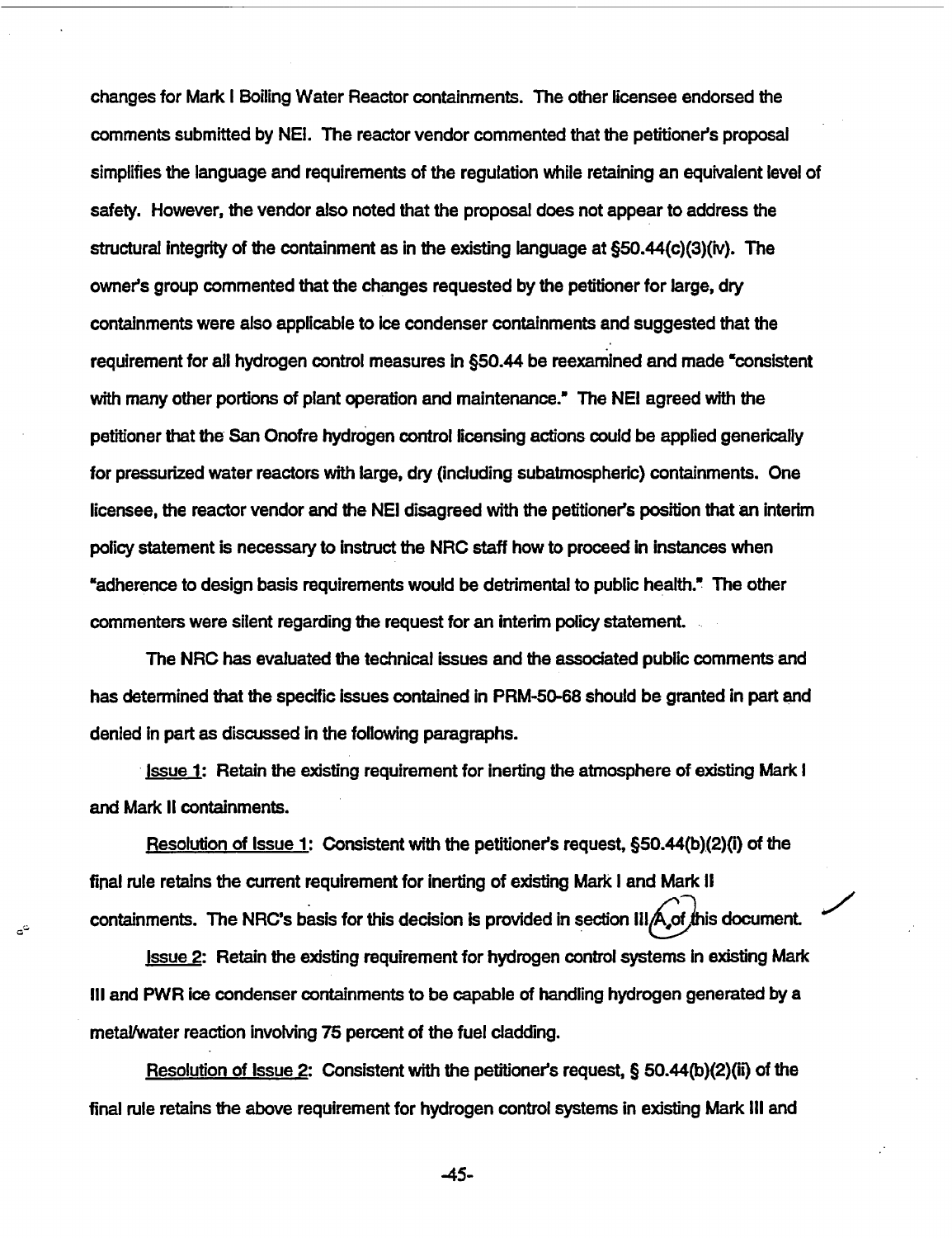PWR ice condenser containments to be capable of handling hydrogen generated by a metal/water reaction invoking 75 percent of the fuel cladding. The NRC's basis for this decision is provided in section III A of this document.

Issue 3: Require all future light water reactors to postulate a 75 percent metal/water reaction (instead of the 100 percent required by the current rule) for analyses under § 50.44(c).

Resolution of Issue 3: The NRC declines to adopt this request For future water-cooled reactors, the final rule retains the previous requirement to postulate hydrogen generation by a 100 percent metal/water reaction when performing structural analyses of reactor containments under accident conditions. Future containments that cannot structurally withstand the consequences of this amount of hydrogen must be inerted or must be equipped with equipment to reduce the concentration of hydrogen during and following an accident. The NRC's basis for this decision is provided in section  $II_{\mu}E_{\nu}$  of this document.

Issue 4: Retain the existing requirements for high point vents.

乀

Resolution of Issue  $4$ : Consistent with the petitioner's request, the requirements for high point vents in former 10 CFR 50.44(c)(3)(iii) have been retained in the final rule, but have been modified slightly to clarify the acceptable use of these vents during and following an accident. Because the need for high point vents is relevant to ECCS performance during severe accidents and is not pertinent to combustible gas control, these high point venting requirements have been removed from 10 CFR 50.44 and relocated to 10 CFR 50.46a where the remainingrequirements for ECCS are located. The basis for this decision is provided in section II(F. of this document.

Issue 5 Eliminate the existing requirement in § 50.44(b)(2) to ensure a mixed , atmosphere in containment.

Resolution of Issue 5: The NRC declines to adopt this request. The final rule retains the requirement for all containments to ensure a mixed atmosphere to prevent local accumulation of combustible or detonable gasses that could threaten containment integrity or equipment operating in a local compartment. The NRC's basis for retaining this requirement is  $\perp$  provided in section III A<sub>s</sub>of/this document.

-46-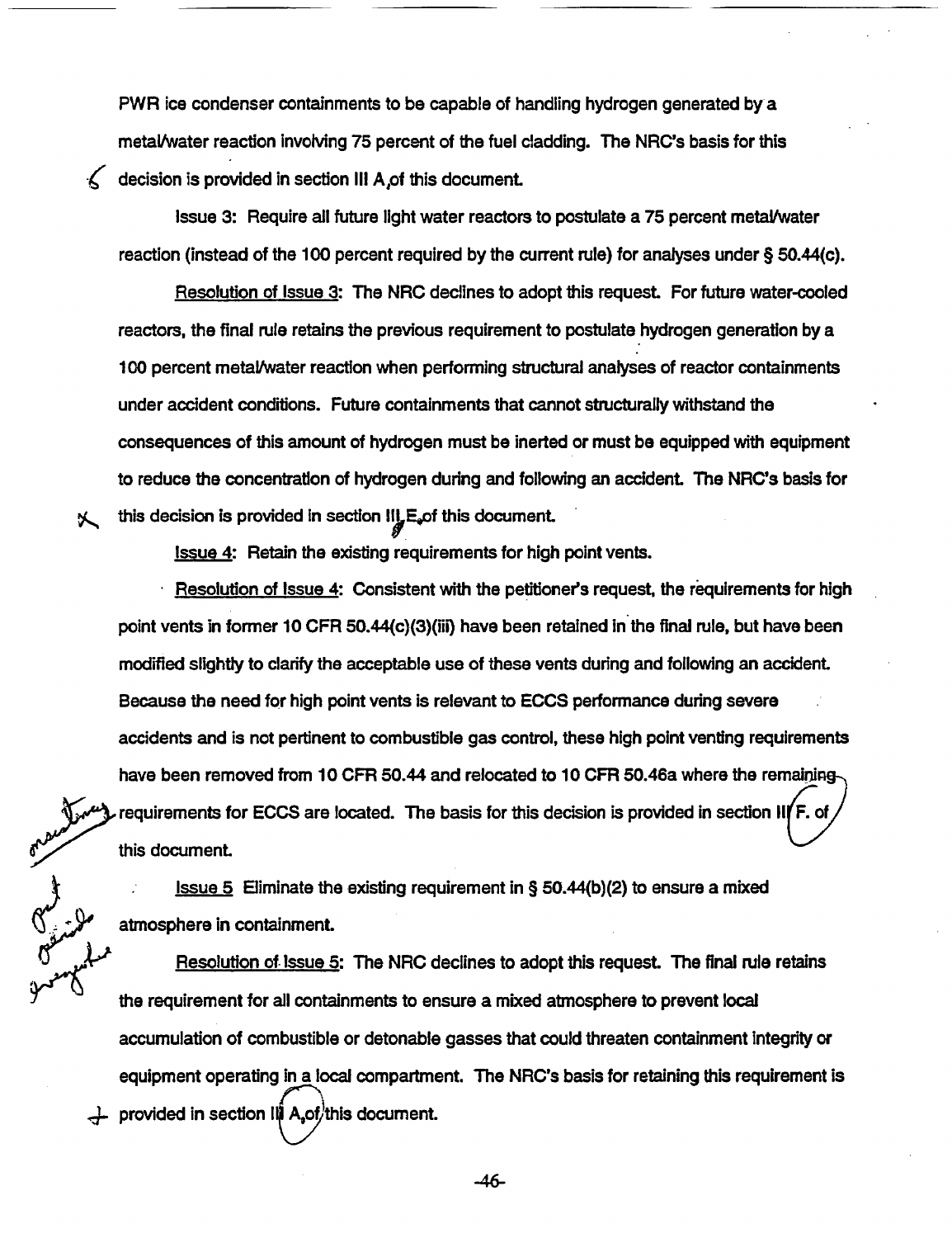Issue 6: Eliminate the existing requirement for postulating design basis accident hydrogen releases of an amount equal to that produced by a metal/water reaction of 5 percent of the cladding.

Resolution of Issue 6: The NRC grants this request. The NRC has determined that hydrogen release during design basis accidents is not risk-significant because it does not contribute to the conditional probability of a large release of radionuclides up to approximately 24 hours after the onset of core damage. The NRC believes that accumulation of combustible gases beyond 24 hours can be managed by implementation of severe accident management guidelines. The NRC's technical basis for eliminating this requirement is discussed in greater detail in section  $III/G$  of this document.

Issue 7: Eliminate the requirement for hydrogen recombiners or purge In light-water reactor containments.

Resolution of Issue 7: The NRC grants this request. As noted in Issue 6 above, the NRC has determined that hydrogen release during design basis accidents is not risk-significant because it does not contribute to the conditional probability of a large release of radionuclides up to approximately 24 hours after the onset of core damage. The NRC believes that accumulation of combustible gases beyond 24 hours can be managed by implementation of severe accident management guidelines. Thus, hydrogen recombiners and hydrogen vent and purge systems are not required. The NRC's basis for eliminating these requirements is discussed in greater detail in section  $II / B$  of this document.

Issue 8: Eliminate the existing requirements for hydrogen and oxygen monitoring In light-water reactor containments.

دای

Resolution of Issue 8: The NRC declines to adopt this request. The final rule retains the existing requirement for monitoring hydrogen in the containment atmosphere for all plant designs. Hydrogen monitors are required to assess the degree of core damage during beyond design-basis accidents. Hydrogen monitors are also used in conjunction with oxygen monitors to guide licensees in implementation of severe accident management strategies. Also, the NRC has decided to codify the existing regulatory practice of monitoring oxygen in

-47-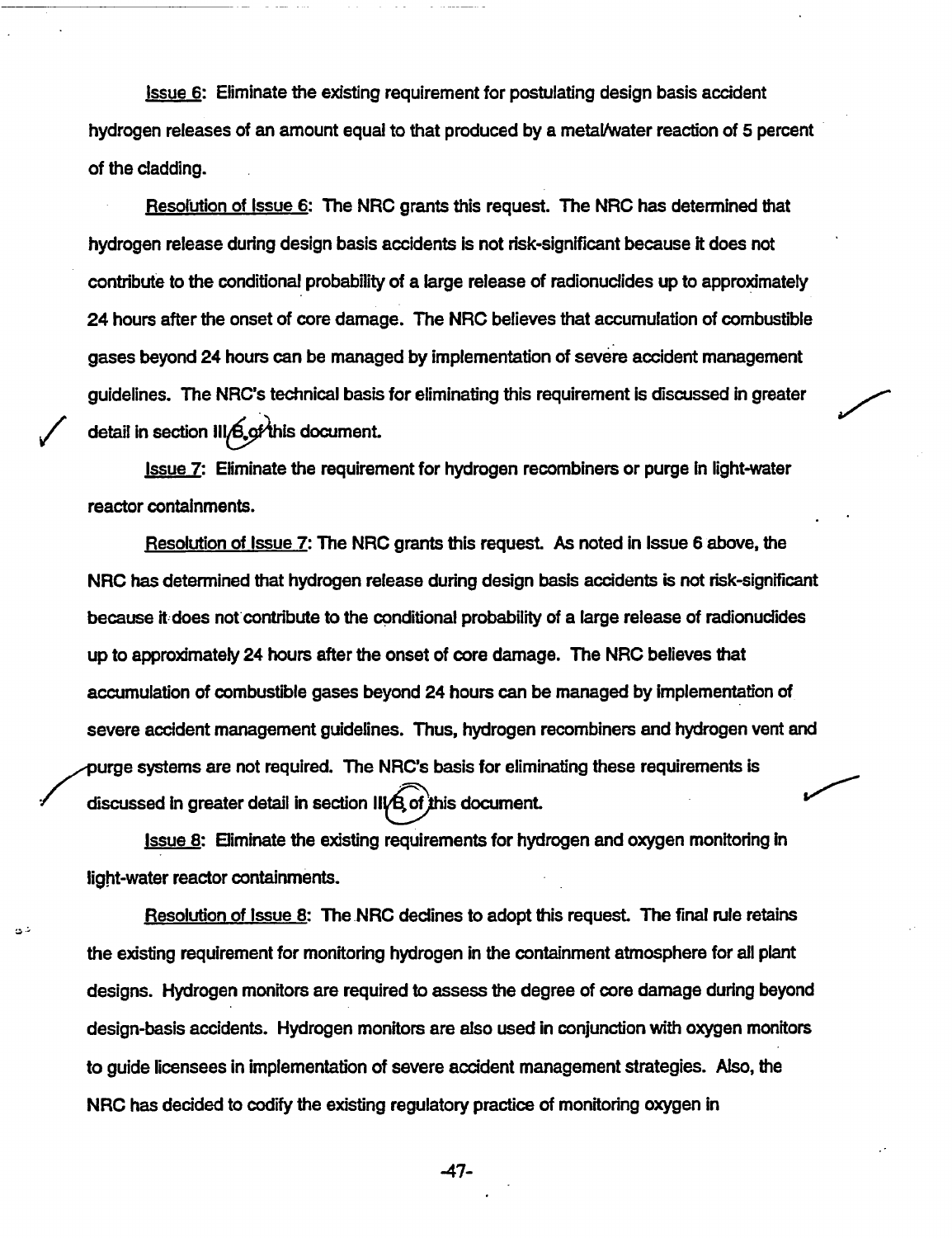containments that use an inerted atmosphere for combustible gas control. If an inerted containment became de-inerted during a beyond design-basis accident, other severe accident management strategies, such as purging and venting, would need to be considered. Monitoring of both hydrogen and oxygen is necessary to implement these strategies. The NRC's bases for these requirements are discussed in greater detail in sections III C. and III D, of this document. Issue 9: Revise GDC 41 - Containment Atmosphere Cleanup - to require systems to control fission products and other substances that may be released into the reactor containment for accidents only when there is a high probability that fission products will be released to the reactor containment.

Resolution of Issue 9: The NRC declines to adopt the petitioner's request on this issue. The NRC believes that the amended rule alleviates the need to revise Criterion 41. In a December 4, 2001, letter from the petitioner to the NRC, the petitioner inferred that the intent of the proposed change was to focus Criterion 41 on the containment capability when a severe accident occurs. This concern is addressed in the final § 50.44 that establishes the design criteria for reactor containment and associated equipment for controlling combustible gas released during a postulated severe accident. The General Design Criteria in Appendix A of 10 CFR Part 50 were established to set the minimum requirements for the principal-design criteria for water-cooled nuclear power plants. The postulated accidents used In the development of these minimum design criteria are normally design-basis accidents. The NRC believes it is not appropriate to address severe accident design requirements in the General Design Criteria.

Issue 10: The petitioner requested the NRC to issue an interim policy statement applicable to the NRC staff to ensure that the NRC Executive Director for Operations was promptly notified whenever the staff discovered cases where compliance with design-basis accident requirements was detrimental to public health.

Resolution of Issue 10: The petitioner's additional request for an interim policy statement is not part of the petition for rulemaking. Nevertheless, the NRC has evaluated the request and associated public comments and has concluded that hydrogen control requirements referenced by the petitioner have been modified in the final rule so that design

-48-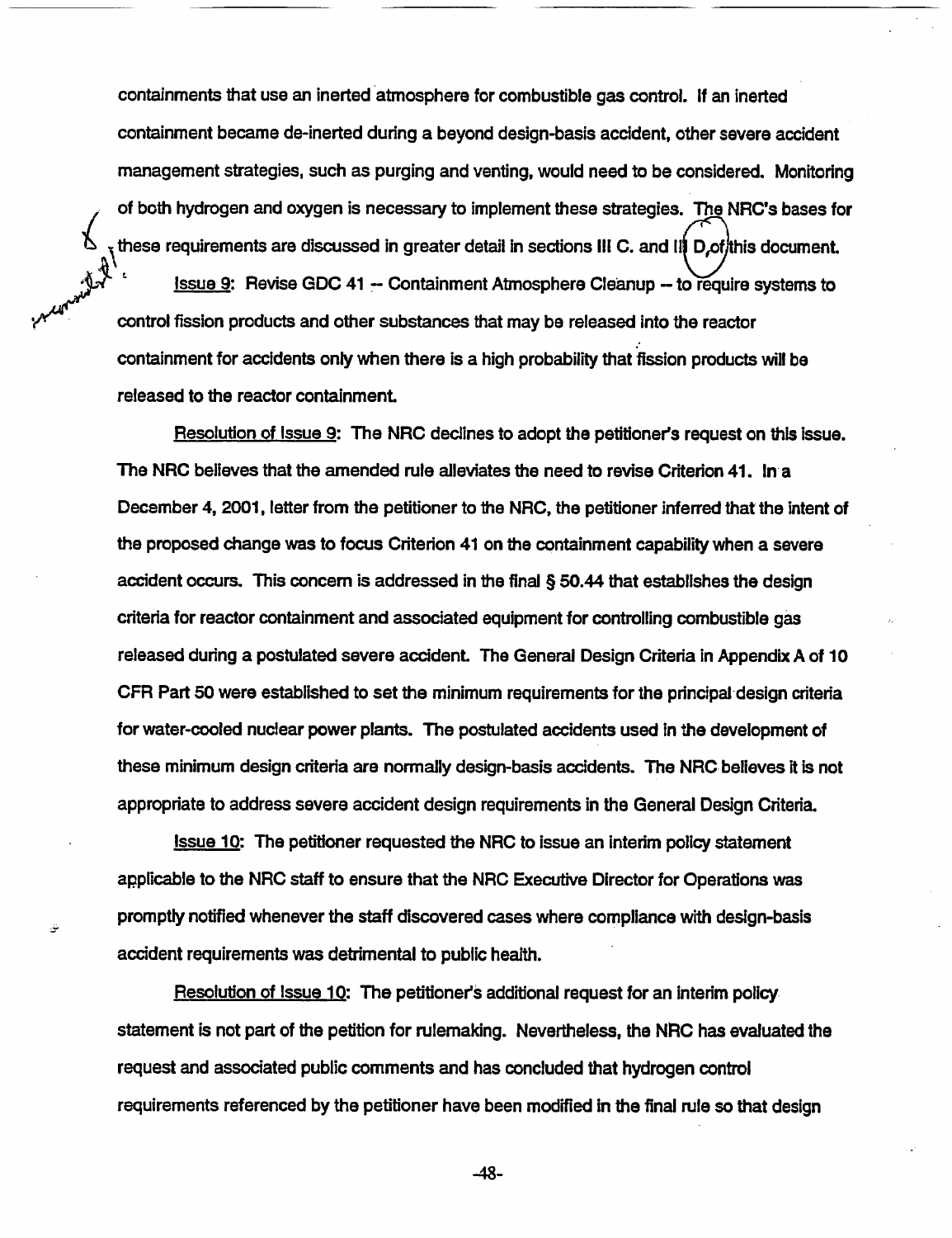# **AFFIRMATION ITEM**

 $\sim$   $\sim$ 

 $\sqrt{1-\frac{1}{2}}$ 

# RESPONSE SHEET

| TO:                      | Annette Vietti-Cook, Secretary                                                                                            |  |  |  |
|--------------------------|---------------------------------------------------------------------------------------------------------------------------|--|--|--|
| <b>FROM:</b>             | <b>COMMISSIONER MERRIFIELD</b>                                                                                            |  |  |  |
| <b>SUBJECT:</b>          | SECY-03-0127 - FINAL RULEMAKING-RISK-<br><b>INFORMED 10 CFR 50.44, "COMBUSTIBLE GAS</b><br><b>CONTROL IN CONTAINMENT"</b> |  |  |  |
|                          | Approved <u>Land Disapproved</u> ______ Abstain ______                                                                    |  |  |  |
| Not Participating ______ |                                                                                                                           |  |  |  |
| <b>COMMENTS:</b>         |                                                                                                                           |  |  |  |
|                          | See article comments.                                                                                                     |  |  |  |
|                          |                                                                                                                           |  |  |  |

| $\bullet$                   | <b>SIGN</b> |
|-----------------------------|-------------|
|                             |             |
|                             | <b>DATE</b> |
| Entered on "STARS" Yes V No |             |

 $\mathcal{L}^{\mathcal{L}}(\mathcal{L}^{\mathcal{L}}(\mathcal{L}^{\mathcal{L}}(\mathcal{L}^{\mathcal{L}}(\mathcal{L}^{\mathcal{L}}(\mathcal{L}^{\mathcal{L}}(\mathcal{L}^{\mathcal{L}}(\mathcal{L}^{\mathcal{L}}(\mathcal{L}^{\mathcal{L}}(\mathcal{L}^{\mathcal{L}}(\mathcal{L}^{\mathcal{L}}(\mathcal{L}^{\mathcal{L}}(\mathcal{L}^{\mathcal{L}}(\mathcal{L}^{\mathcal{L}}(\mathcal{L}^{\mathcal{L}}(\mathcal{L}^{\mathcal{L}}(\mathcal{L}^{\mathcal{L$ 

 $\sim 10$